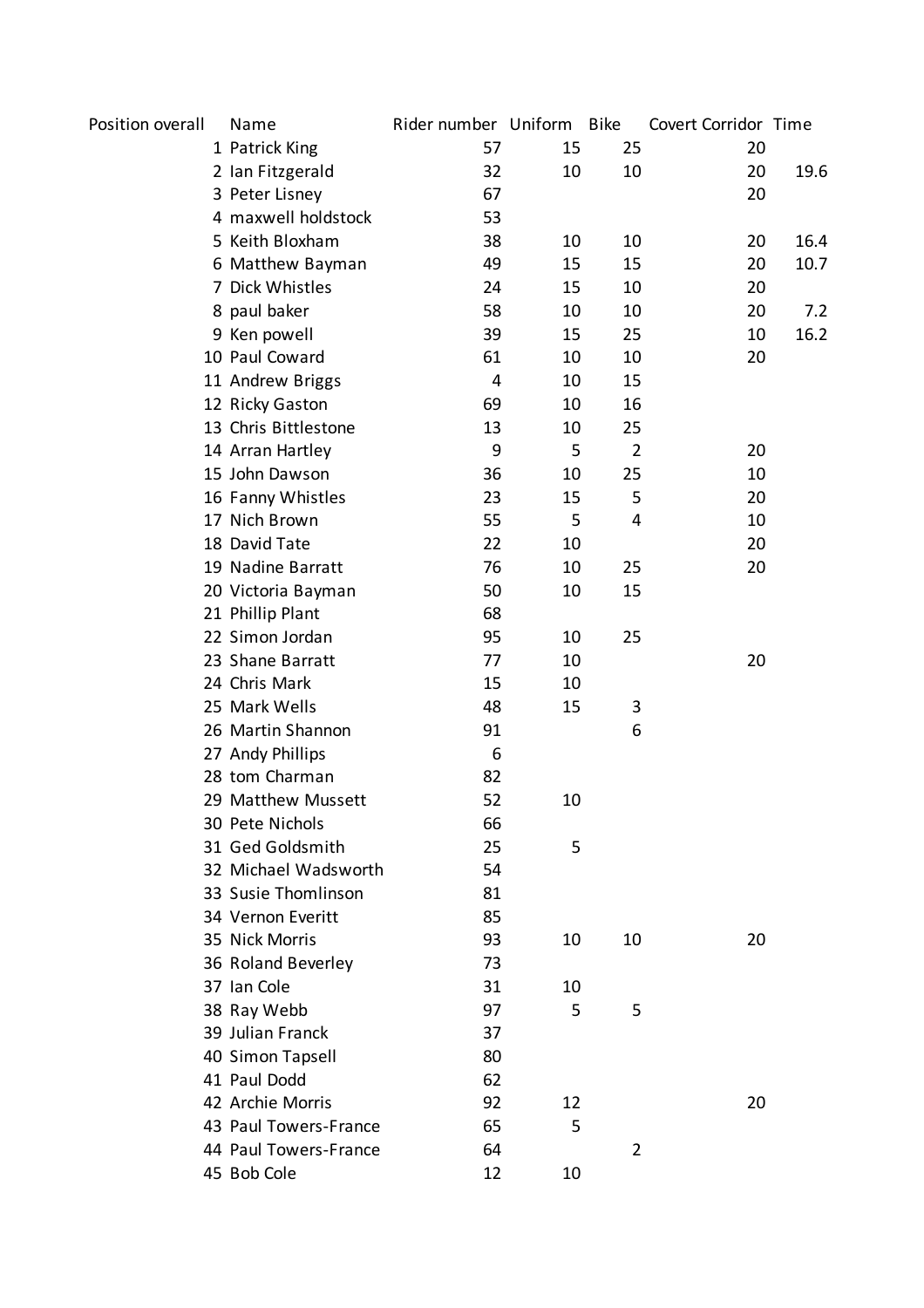| 46 Rod. Pearce      | 72 |    | 8 |    |
|---------------------|----|----|---|----|
| 47 Paul Russell     | 98 |    |   |    |
| 48 ian Mepham       | 33 |    |   | 20 |
| 49 Helen Couch      | 30 |    |   |    |
| 50 simon smith      | 79 |    |   |    |
| 51 Artur Olejniczak | 10 |    |   |    |
| 52 Alex Otero       | 2  | 0  |   |    |
| 53 Henry Wise       | 94 | 6  |   |    |
| 54 Tom Lee-Snape    | 84 | 10 | 5 |    |
| 55 Jack England     | 34 |    |   |    |
| 56 Richard Frampton | 90 |    |   |    |
|                     |    |    |   |    |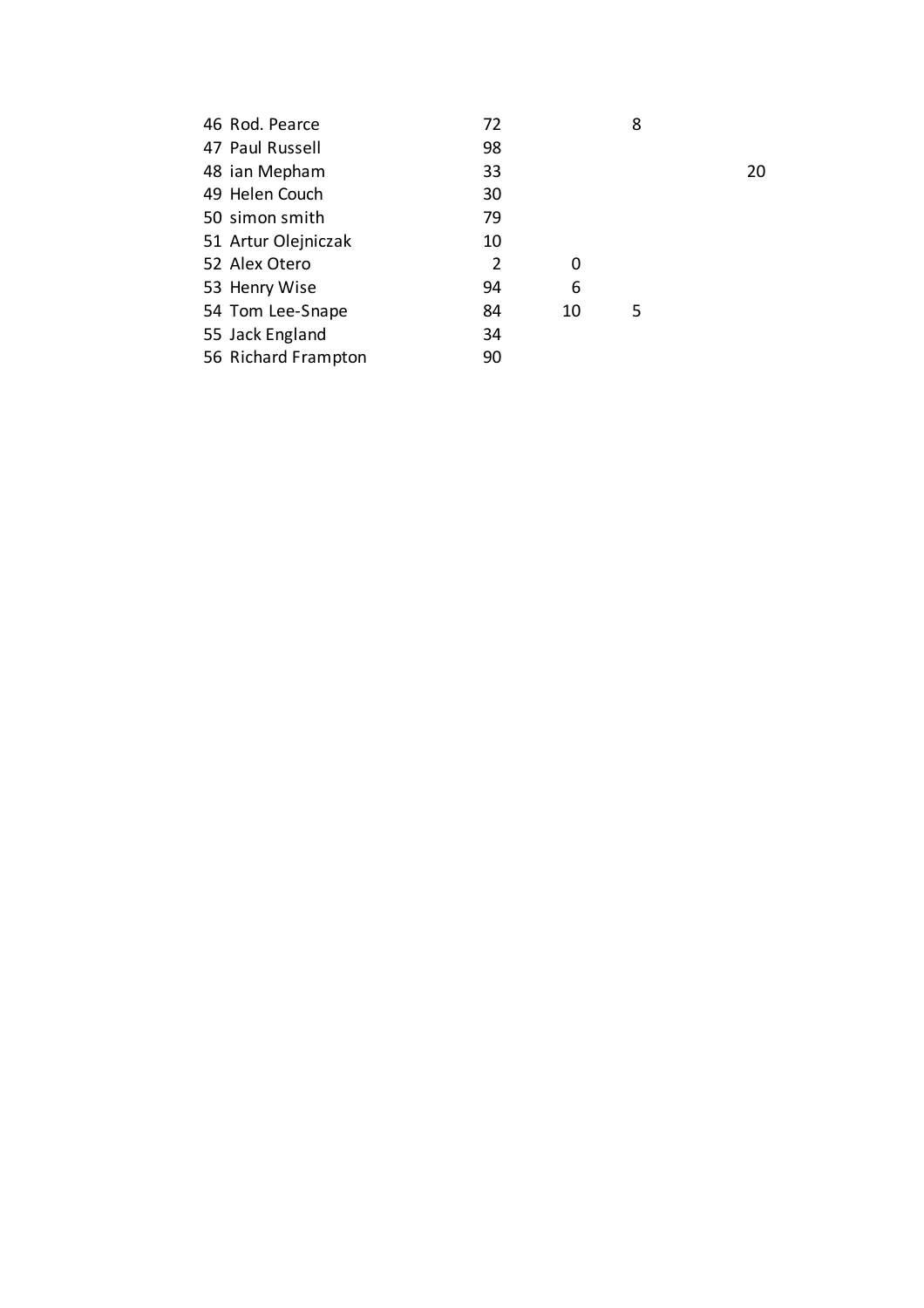| Ammo Dash Time2 | Time3 | Contorl Course Gauntlet |    | Reccon  | Intel  | Total |
|-----------------|-------|-------------------------|----|---------|--------|-------|
|                 |       | 25                      | 15 | 118     | 38     | 273   |
| 30              |       | 25                      | 15 | 100     | 30     | 240   |
| $10\,$          |       |                         |    |         |        | 224   |
|                 |       |                         |    |         |        | 218   |
| 20              |       | 25                      | 15 | 84      | 22     | 206   |
| 30              |       | 25                      | 15 | 70      | $10\,$ | 204   |
| 30              |       | 15                      | 15 | 74      | 12     | 191   |
| 20              |       | 15                      | 15 | 79      | 22     | 191   |
|                 |       | 25                      | 15 | 74      | 24     | 188   |
| $10\,$          |       | 25                      | 15 | 74      | 22     | 186   |
|                 |       |                         | 15 | 116     | 22     | 178   |
|                 |       |                         | 15 | 108     | 28     | 177   |
| $10\,$          |       | 25                      | 15 | 73      | $10\,$ | 168   |
| 10              |       | 15                      | 15 | 73      | 24     | 164   |
|                 |       | 25                      | 15 | 60      | 18     | 163   |
|                 |       | 10                      | 15 | 74      | 16     | 159   |
|                 |       | 25                      | 15 | 70      | 30     | 159   |
|                 |       | 15                      | 15 | 79      | 20     | 154   |
|                 |       | 10                      | 15 | 37      | 36     | 153   |
|                 |       | 15                      | 15 | 74      | 22     | 151   |
|                 |       |                         |    |         |        | 149   |
|                 |       |                         | 15 | 65      | 30     | 145   |
| $10\,$          |       | 25                      | 15 | 37      | 36     | 144   |
|                 |       |                         | 15 | 108     | 10     | 143   |
|                 |       |                         | 15 | 69      | 40     | 142   |
|                 |       | 25                      | 15 | 71      | 22     | 139   |
|                 |       |                         |    |         |        | 138   |
|                 |       |                         |    |         |        | 137   |
|                 |       | 15                      | 15 | 74      | 22     | 136   |
|                 |       | 15                      | 15 | 74      | 30     | 134   |
| $10\,$          |       | 25                      | 15 | 56      | 20     | 131   |
|                 |       |                         |    |         |        | 130   |
|                 |       |                         |    |         |        | 129   |
|                 |       |                         |    |         |        | 129   |
|                 |       |                         | 15 | 44      | 30     | 129   |
|                 |       |                         |    |         |        | 128   |
|                 |       |                         | 15 | 69      | 32     | 126   |
|                 |       | 20                      | 15 | 65      | 14     | 124   |
|                 |       |                         |    |         |        | 122   |
|                 |       | 25                      | 15 | 56      | 22     | 118   |
|                 |       |                         | 15 | 74      | 28     | 114   |
|                 |       |                         | 15 | 47      | 20     | 114   |
|                 |       |                         | 15 | 50      | 40     | 110   |
|                 |       |                         | 15 | 50      | 40     | 107   |
|                 |       |                         |    | 5<br>69 | 22     | 106   |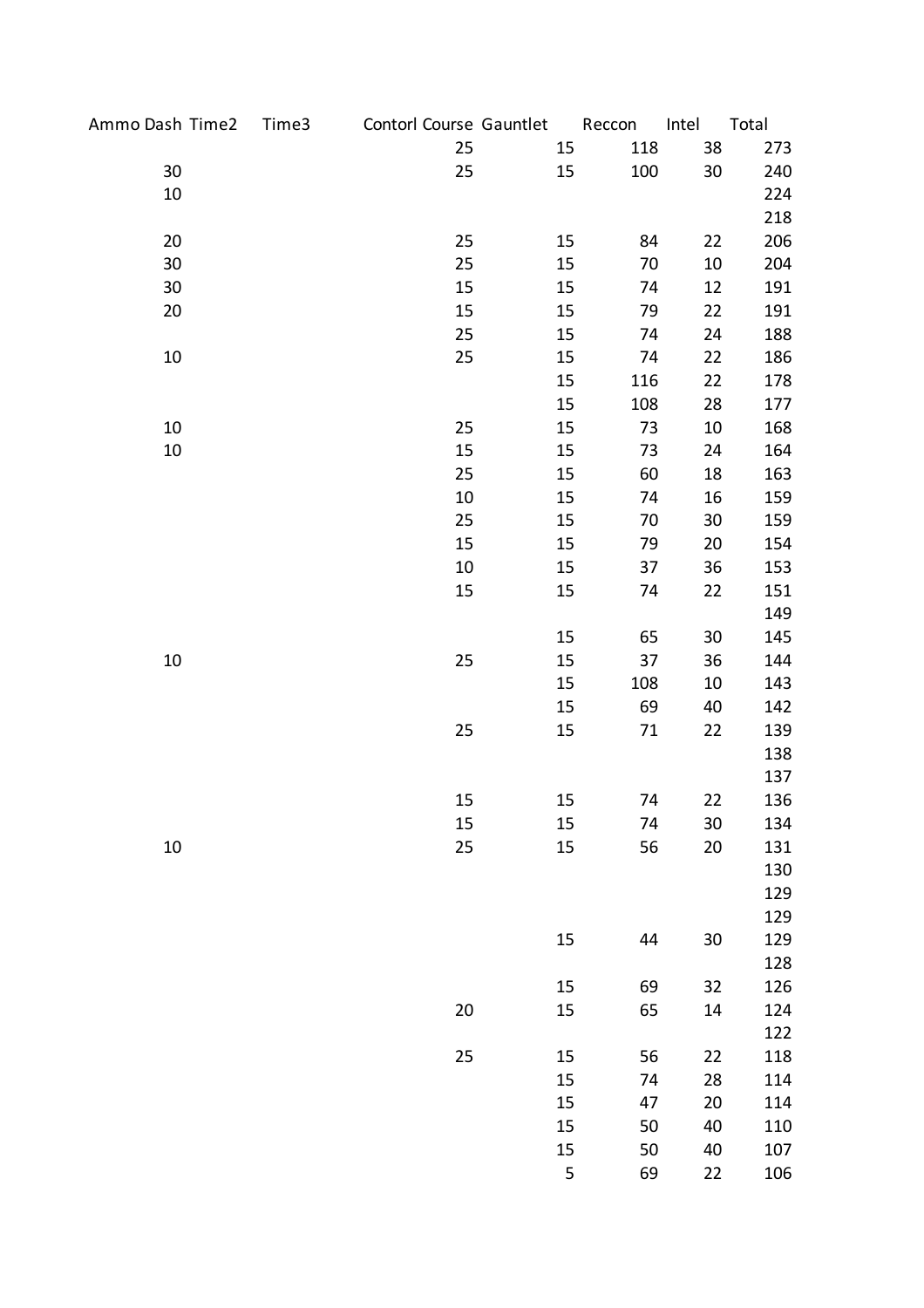|    | 15 | 51 | 32             | 106 |
|----|----|----|----------------|-----|
| 20 | 15 | 65 | 14             | 105 |
|    | 15 | 65 |                | 100 |
|    | 15 | 74 | 10             | 99  |
|    |    |    |                | 91  |
|    | 15 | 44 | 20             | 79  |
| 0  |    |    |                | 71  |
|    | 15 | 44 | 4              | 69  |
| 15 | 15 | 15 | $\overline{2}$ | 62  |
|    |    |    |                | 61  |
| 15 | 15 | 4  | 20             | 54  |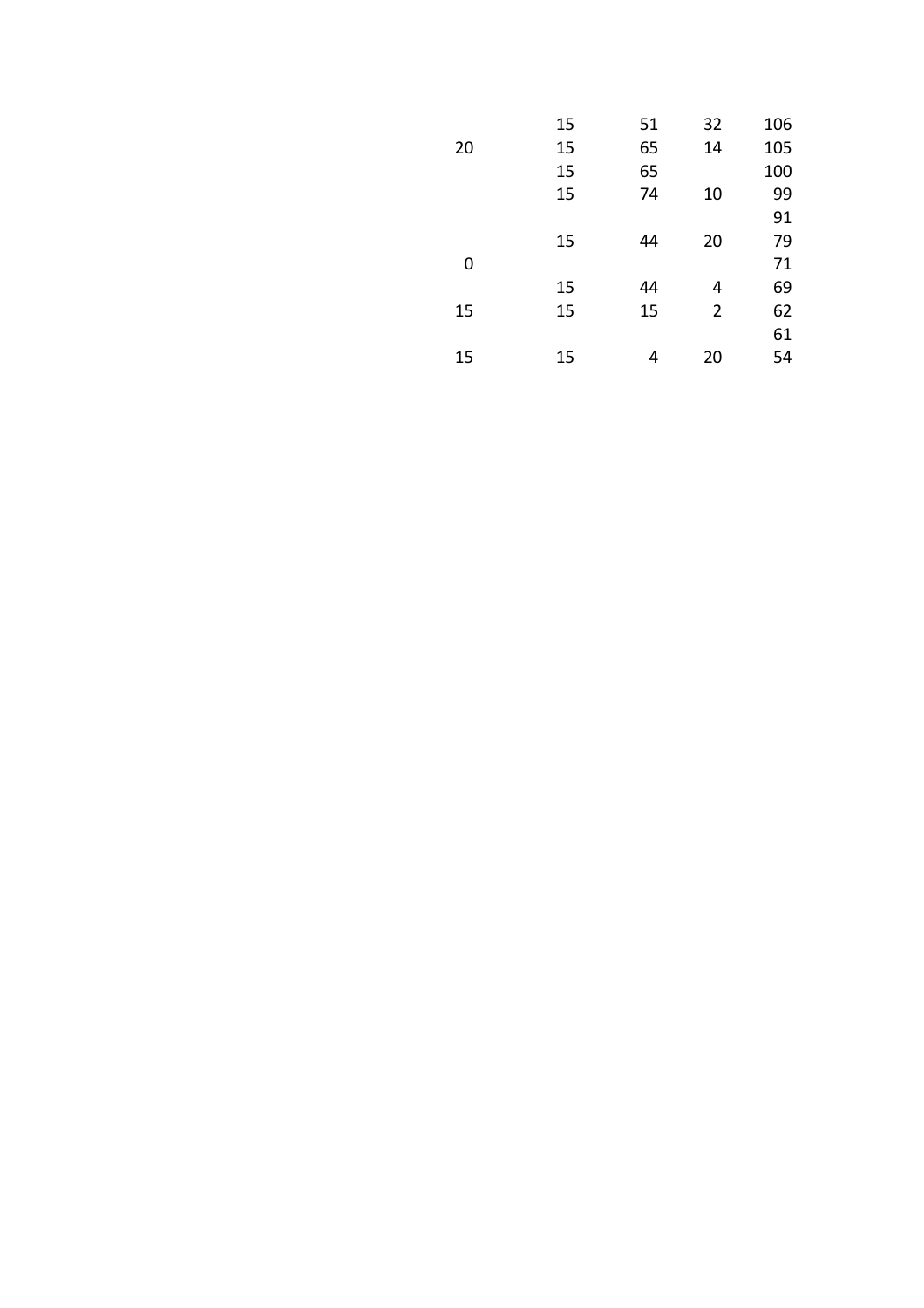| Duo total |                  | Solo Position Duo Position<br>1st |
|-----------|------------------|-----------------------------------|
|           | 1st              |                                   |
|           | 2nd              |                                   |
|           | 3rd              |                                   |
|           | 4th              |                                   |
|           | 5th              |                                   |
|           |                  | 2nd                               |
|           | 6th              |                                   |
|           | 7th              |                                   |
|           |                  | 3rd                               |
|           | 8th              |                                   |
|           | 9th              |                                   |
|           | 10th             |                                   |
|           | 11th             |                                   |
|           | 12th             |                                   |
|           | 13 <sub>th</sub> |                                   |
|           | 14th             |                                   |
|           | 15th             |                                   |
|           | 16th             |                                   |
|           | 17th             |                                   |
|           | 18th             |                                   |
|           |                  | 4th                               |
|           | 19th             |                                   |
|           | 20th             |                                   |
|           | 21st             |                                   |
|           | 22nd             |                                   |
|           | 23rd             |                                   |
|           |                  | 5th                               |
|           | 24th             |                                   |
|           |                  | 6th                               |
|           | 25th             |                                   |
|           | 26th             |                                   |
|           | 27th             |                                   |
|           |                  | 7th                               |
|           | 28th             |                                   |
|           | 29th             |                                   |
|           | 30th             |                                   |
|           | 31st             |                                   |
|           | 32nd             |                                   |
|           | 33rd             |                                   |
|           | 34th             |                                   |
|           | 35th             |                                   |
|           | 36th             |                                   |
|           | 37th             |                                   |
|           | 38th             |                                   |